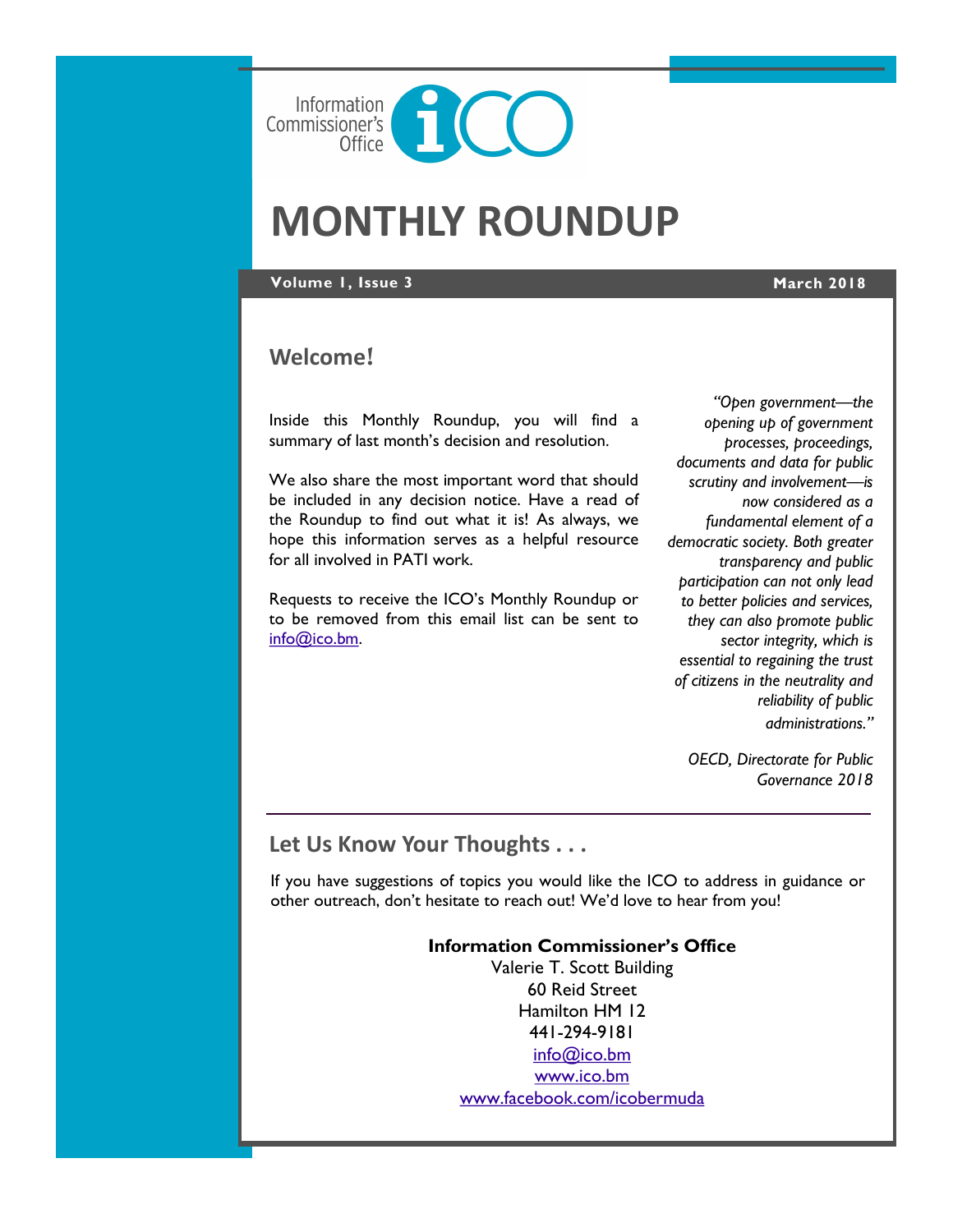#### **Decision Issued**

In February, the Information Commissioner issued a decision involving personnel records, including some located with an outside vendor. Her decisions can be found at **[www.ico.bm](http://www.ico.bm)**. A decision issued by the Commissioner is important because it shows how the Commissioner has interpreted the provisions of the PATI Act, and this can serve as guidance going forward.

**When does a public authority need to include a contractor's records in its search in response to a PATI request?** The Commissioner considered this question, and others, in **[Decision 02/2018](https://docs.wixstatic.com/ugd/5803dc_d3f41451675a428c87912796724c3d6d.pdf)** *Department of Human Resources.* The requester sought their own personnel records from the Department of Human Resources (DHR). During the Information Commissioner's review, DHR abandoned its initial refusal on exemption grounds. Some of the records the requester wanted were located with one of DHR's vendors and related to the vendor's contract for services with DHR.

The Commissioner found that section 3(4) of the PATI Act includes in its definition of records "held by" a public authority any of the records in the possession of a vendor if the records related to the services in the contract. A public authority needs to include these records in its search.

Decision 02/2018 is also a reminder that under the PATI Act, records include emails and other electronic files. Remember to include them in searches!

#### **Resolutions**

Informal resolution is a great outcome for all parties, but resolution only works if we remember that the PATI Act creates a statutory right of access to records. Therefore, to be acceptable to the Information Commissioner, the outcome of any informal resolution cannot reduce or limit the statutory rights enjoyed by a person who applies for access to such records.

 **Can you talk it out?** The PATI Act does require formal steps and includes many exemptions. But be careful not to get too entrenched in exemptions and formalities that you miss the forest for the trees. The overarching purpose of the PATI Act is to provide access to public records as much as possible within its provisions.

In a 2017 case that was resolved in February, the requester asked for an Information Commissioner's review because they knew the public authority did not disclose all of the responsive records. We learned during the ICO's investigation that the authority had interpreted the request narrowly. We helped the public authority understand how to appropriately interpret the request. It agreed to disclose other records that were initially not identified